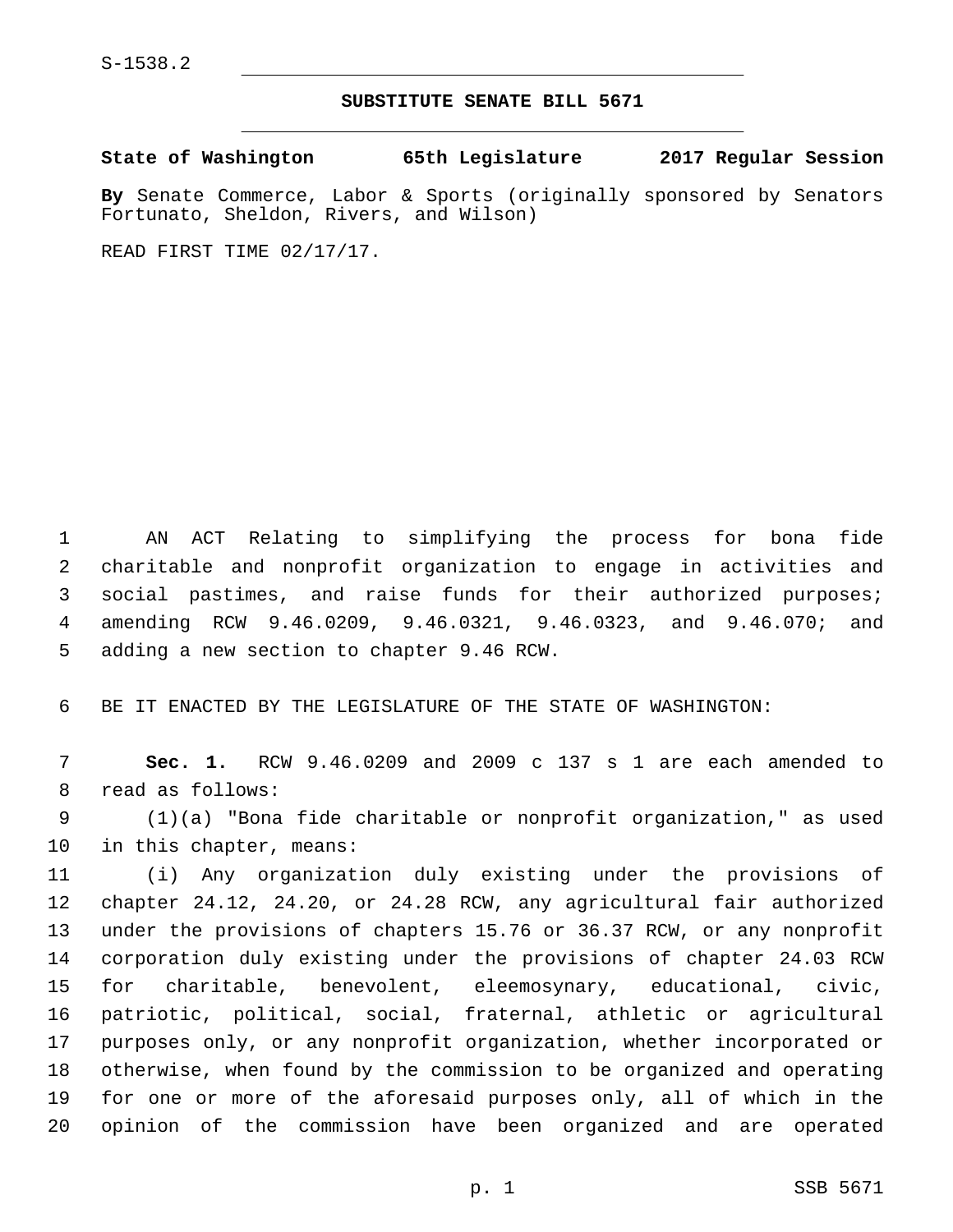primarily for purposes other than the operation of gambling 2 activities authorized under this chapter; or

 (ii) Any corporation which has been incorporated under Title 36 U.S.C. and whose principal purposes are to furnish volunteer aid to members of the armed forces of the United States and also to carry on a system of national and international relief and to apply the same in mitigating the sufferings caused by pestilence, famine, fire, floods, and other national calamities and to devise and carry on 9 measures for preventing the same.

(b) An organization defined under (a) of this subsection must:

 (i) Have been organized and continuously operating for at least twelve calendar months immediately preceding making application for any license to operate a gambling activity, or the operation of any gambling activity authorized by this chapter for which no license is 15 required; and

16 (ii) ((Have not less than fifteen bona fide active members each 17 with the right to an equal vote in the election of the officers, or board members, if any, who determine the policies of the organization 19 in order to receive a gambling license; and

 $(\pm \pm i)$ ) Demonstrate to the commission that it has made significant progress toward the accomplishment of the purposes of the organization during the twelve consecutive month period preceding the date of application for a license or license renewal. The fact that contributions to an organization do not qualify for charitable contribution deduction purposes or that the organization is not otherwise exempt from payment of federal income taxes pursuant to the internal revenue code of 1954, as amended, shall constitute prima facie evidence that the organization is not a bona fide charitable or nonprofit organization for the purposes of this section.

 (c) Any person, association or organization which pays its employees, including members, compensation other than is reasonable therefor under the local prevailing wage scale shall be deemed paying compensation based in part or whole upon receipts relating to gambling activities authorized under this chapter and shall not be a bona fide charitable or nonprofit organization for the purposes of 36 this chapter.

 (2) For the purposes of RCW 9.46.0315 and 9.46.110, a bona fide 38 nonprofit organization also includes:

 (a) A credit union organized and operating under state or federal law. All revenue less prizes and expenses received from raffles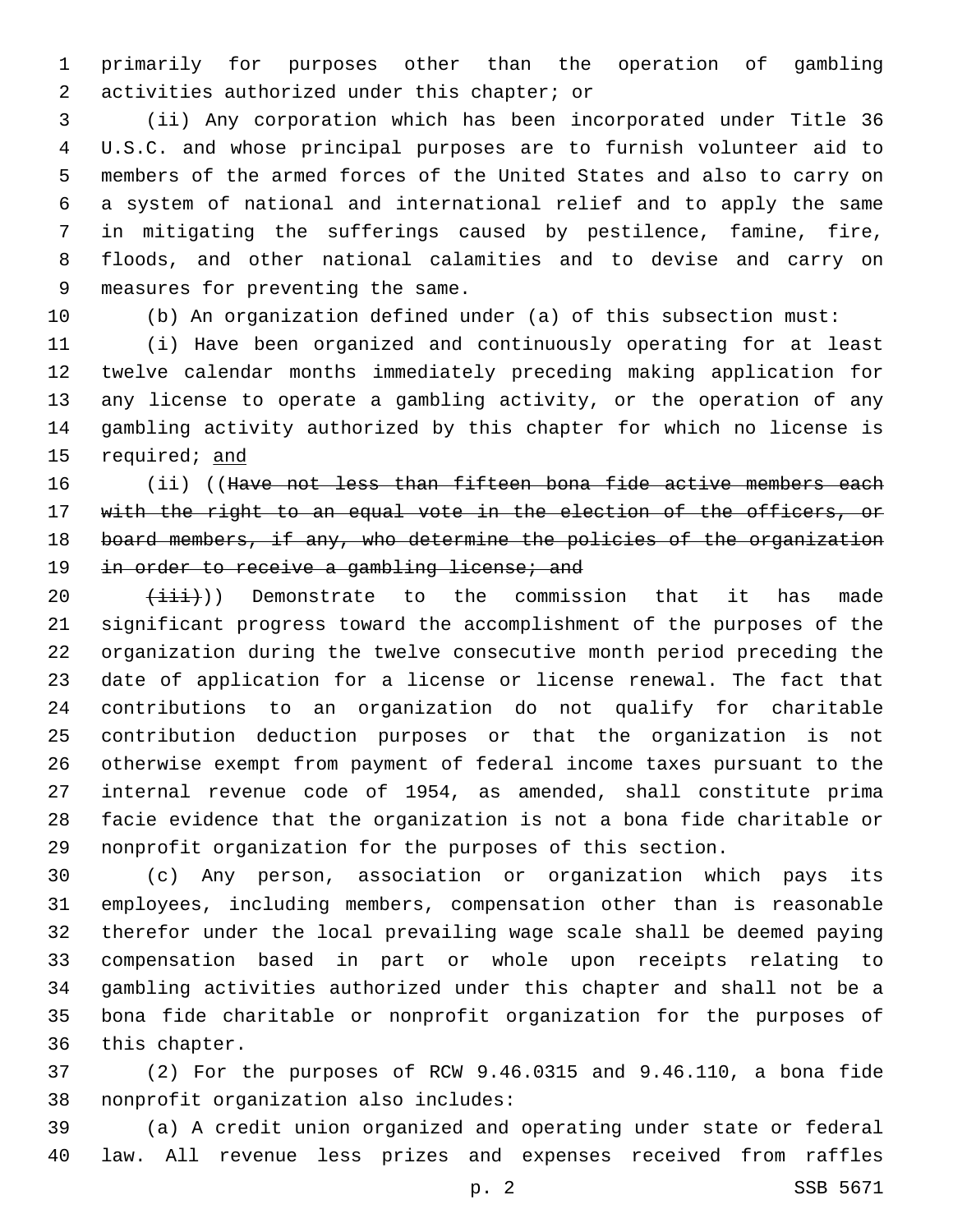conducted by credit unions must be devoted to purposes authorized under this section for charitable and nonprofit organizations; and

(b) A group of executive branch state employees that:

 (i) Has requested and received revocable approval from the agency's chief executive official, or such official's designee, to conduct one or more raffles in compliance with this section;

 (ii) Conducts a raffle solely to raise funds for either the state combined fund drive, created under RCW 41.04.033; an entity approved to receive funds from the state combined fund drive; or a charitable or benevolent entity, including but not limited to a person or family in need, as determined by a majority vote of the approved group of employees. No person or other entity may receive compensation in any 13 form from the group for services rendered in support of this purpose;

 (iii) Promptly provides such information about the group's receipts, expenditures, and other activities as the agency's chief executive official or designee may periodically require, and otherwise complies with this section and RCW 9.46.0315; and

 (iv) Limits the participation in the raffle such that raffle tickets are sold only to, and winners are determined only from, the 20 employees of the agency.

 (3) For the purposes of RCW 9.46.0277, a bona fide nonprofit organization also includes a county, city, or town, provided that all revenue less prizes and expenses from raffles conducted by the county, city, or town must be used for community activities or 25 tourism promotion activities.

 **Sec. 2.** RCW 9.46.0321 and 1987 c 4 s 28 are each amended to read 27 as follows:

 Bona fide charitable or bona fide nonprofit organizations organized primarily for purposes other than the conduct of such activities are hereby authorized to conduct bingo, raffles, and amusement games, without obtaining a license to do so from the 32 commission but only when:

 (1) Such activities are held in accordance with all other requirements of this chapter, other applicable laws, and rules of the 35 commission;

36 (2) Said activities are( $(-$ alone or in any combination,)) 37 conducted no more than four times each calendar year for raffles and 38 twice each calendar year for bingo and amusement games; and over a period of no more than twelve consecutive days each time,

p. 3 SSB 5671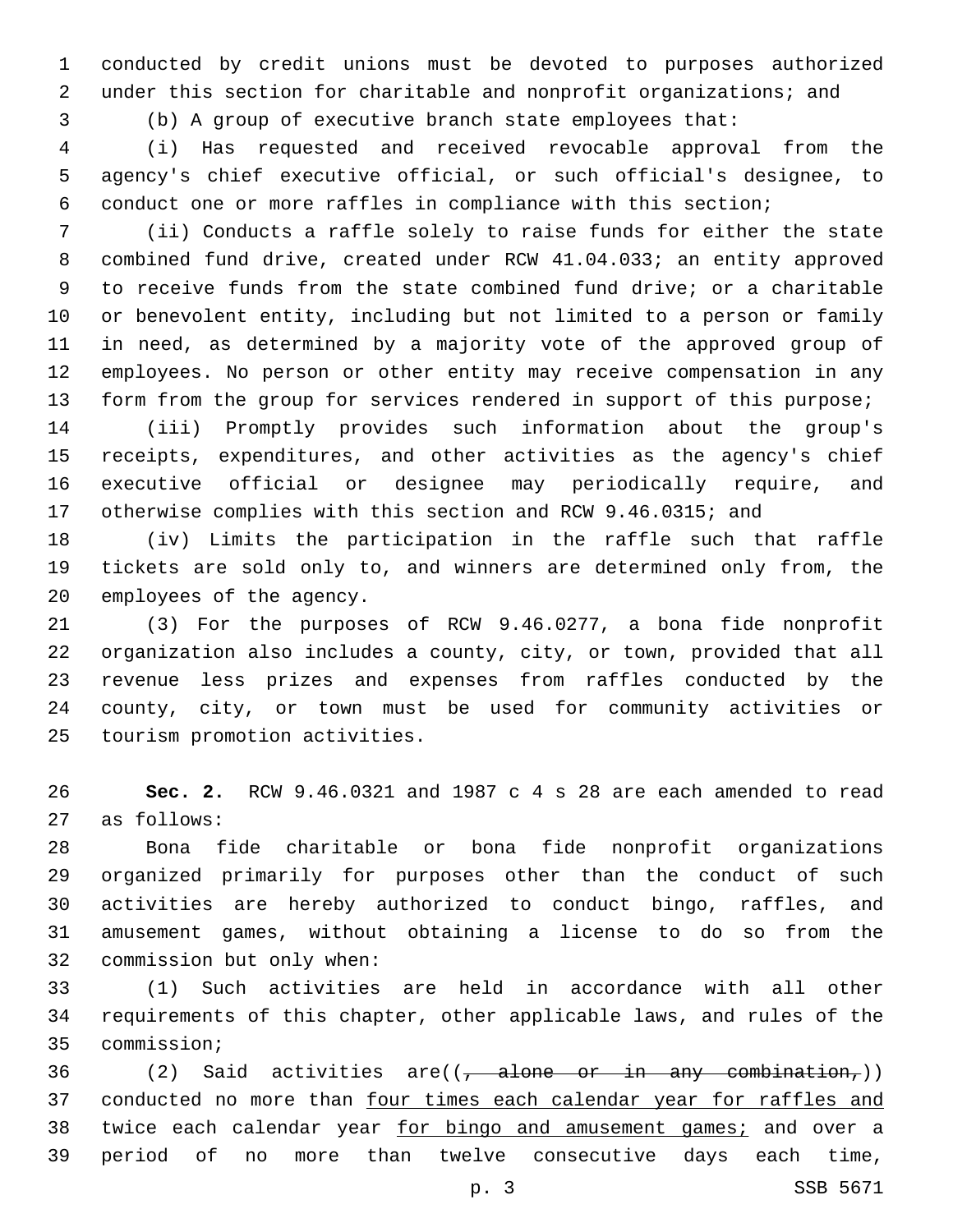notwithstanding the limitations of RCW 9.46.0205: PROVIDED, That a raffle conducted under this subsection may be conducted for a period 3 longer than twelve days;

 (3) Only bona fide members of that organization, who are not paid for such services, participate in the management or operation of the activities;6

7 (4) Gross revenues to the organization from ((all the activities together)) raffles do not exceed ten thousand dollars during any calendar year;

 (5) Gross revenues to the organization from bingo and amusement games do not exceed five thousand dollars during any calendar year;

 $((+5+))$  (6) All revenue therefrom, after deducting the cost of prizes and other expenses of the activity, is devoted solely to the purposes for which the organization qualifies as a bona fide 15 charitable or nonprofit organization;

 $((+6))$  (7) The organization gives notice at least five days in advance of the conduct of any of the activities to the local police agency of the jurisdiction within which the activities are to be conducted of the organization's intent to conduct the activities, the location of the activities, and the date or dates they will be conducted; and

 $((+7+))$  (8) The organization conducting the activities maintains records for a period of one year from the date of the event which accurately show at a minimum the gross revenue from each activity, details of the expenses of conducting the activities, and details of the uses to which the gross revenue therefrom is put.

 NEW SECTION. **Sec. 3.** A new section is added to chapter 9.46 RCW to read as follows:28

 Bona fide charitable or bona fide nonprofit organizations authorized to conduct activities under this chapter may offer raffle tickets purchased as part of a multiple ticket package to be purchased at a discount. The organization may offer different levels of discounts based on the volume of tickets sold in the multiple 34 packages.

 **Sec. 4.** RCW 9.46.0323 and 2016 c 116 s 1 are each amended to read as follows:36

 (1) A bona fide charitable or nonprofit organization, as defined in RCW 9.46.0209, whose primary purpose is serving individuals with

p. 4 SSB 5671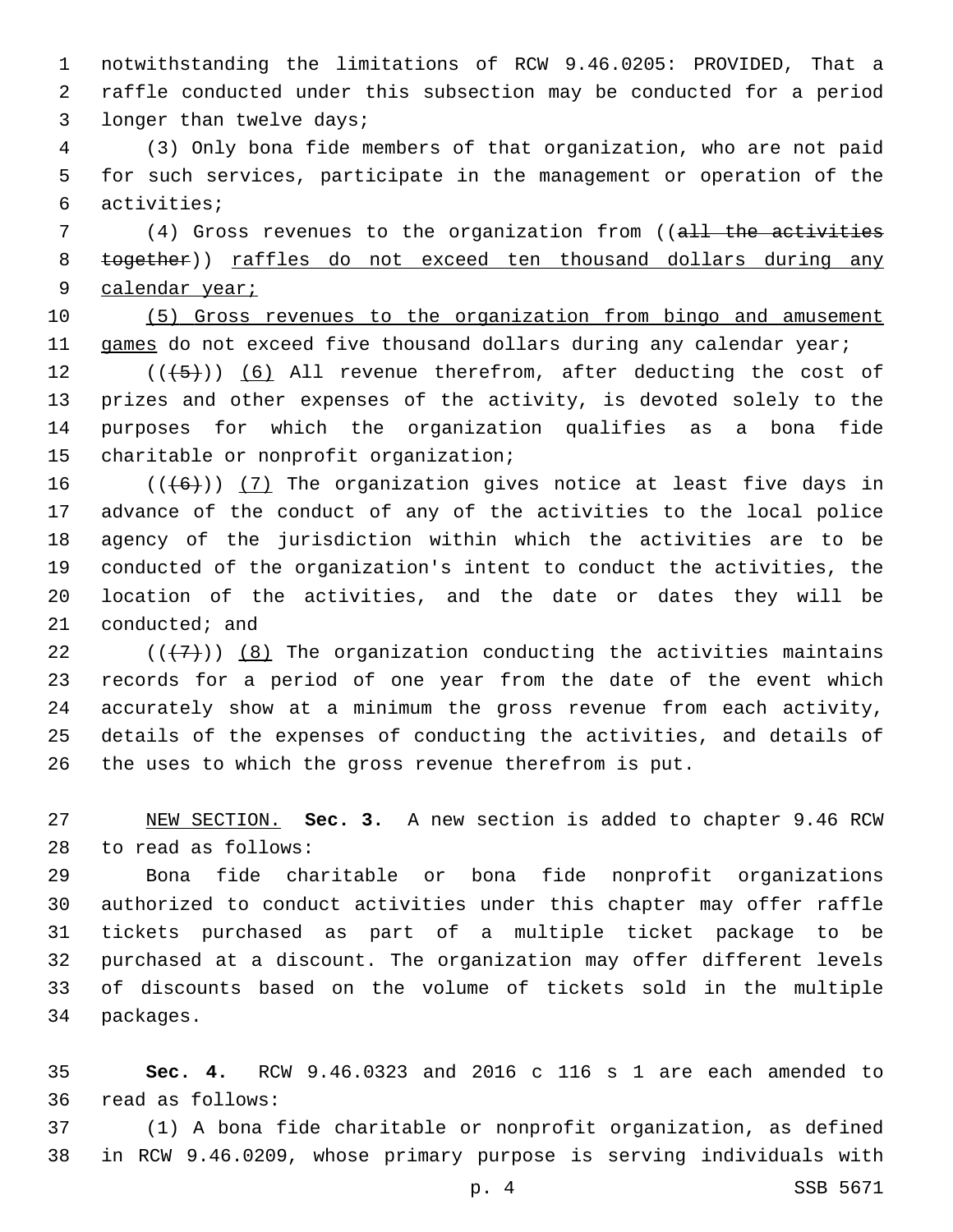intellectual disabilities may conduct enhanced raffles if licensed by 2 the commission.

 (2) The commission has the authority to approve two enhanced raffles per calendar year for western Washington and two enhanced raffles per calendar year for eastern Washington. Whether the enhanced raffle occurs in western Washington or eastern Washington will be determined by the location where the grand prize winning ticket is to be drawn as stated on the organization's application to the commission. An enhanced raffle is considered approved when voted 10 on by the commission.

 (3) The commission has the authority to approve enhanced raffles 12 under the following conditions:

 (a) The value of the grand prize must not exceed five million 14 dollars.

 (b) Sales may be made in person, by mail, by fax, or by telephone only. Raffle ticket order forms may be printed from the bona fide charitable or nonprofit organization's web site. Obtaining the form 18 in this manner does not constitute a sale.

 (c) Tickets purchased as part of a multiple ticket package may be purchased at a discount. The organization may offer different levels of discounts based on the volume of tickets sold in the multiple packages.

 (d) Multiple smaller prizes are authorized during the course of an enhanced raffle for a grand prize including, but not limited to, early bird, refer a friend, and multiple ticket drawings.

 (e) A purchase contract is not necessary for smaller noncash prizes, but the bona fide charitable or nonprofit organization must be able to demonstrate that such a prize is available and sufficient funds are held in reserve in the event that the winner chooses a 30 noncash prize.

 (f) All enhanced raffles and associated smaller raffles must be independently audited, as defined by the commission during rule making. The audit results must be reported to the commission.

 (g) Call centers, when licensed by the commission, are authorized. The bona fide charitable or nonprofit organization may contract with a call center vendor to receive enhanced raffle ticket sales. The vendor may not solicit sales. The vendor may be located outside the state, but the bona fide charitable or nonprofit organization must have a contractual relationship with the vendor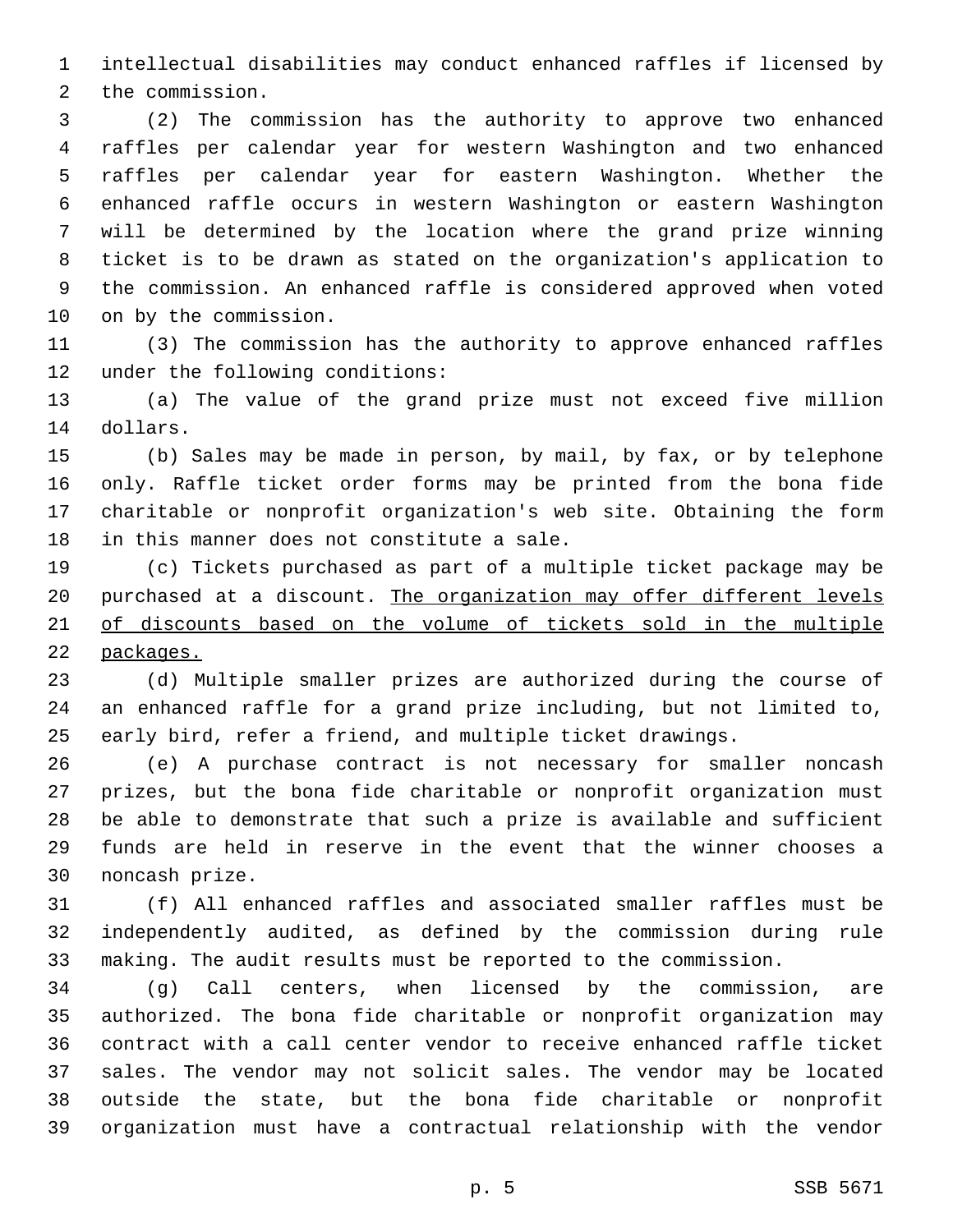stating that the vendor must comply with all applicable Washington 2 state laws and rules.

 (h) The bona fide charitable or nonprofit organization must be 4 the primary recipient of the funds raised.

 (i) Sales data may be transmitted electronically from the vendor to the bona fide charitable or nonprofit organization. Credit cards, issued by a state regulated or federally regulated financial institution, may be used for payment to participate in enhanced 9 raffles.

 (j) Receipts including ticket confirmation numbers may be sent to 11 ticket purchasers either by mail or by email.

 (k) In the event the bona fide charitable or nonprofit organization determines ticket sales are insufficient to qualify for a complete enhanced raffle to move forward, the enhanced raffle winner must receive fifty percent of the net proceeds in excess of expenses as the grand prize. The enhanced raffle winner will receive a choice between an annuity value equal to fifty percent of the net proceeds in excess of expenses paid by annuity over twenty years, or a one-time cash payment of seventy percent of the annuity value.

 (l) A bona fide charitable or nonprofit organization is authorized to hire a consultant licensed by the commission to run an enhanced raffle; in addition, the bona fide charitable or nonprofit organization must have a dedicated employee who is responsible for oversight of enhanced raffle operations. The bona fide charitable or nonprofit organization is ultimately responsible for ensuring that an enhanced raffle is conducted in accordance with all applicable state 27 laws and rules.

 (4) The commission has the authority to set fees for bona fide charitable or nonprofit organizations, call center vendors, and consultants conducting enhanced raffles authorized under this 31 section.

 (5) The commission has the authority to adopt rules governing the 33 licensing and operation of enhanced raffles.

 (6) Except as specifically authorized in this section, enhanced raffles must be held in accordance with all other requirements of this chapter, other applicable laws, and rules of the commission.

37 (7) For the purposes of this section:

 (a) "Enhanced raffle" means a game in which tickets bearing an individual number are sold for not more than two hundred fifty dollars each and in which a grand prize and smaller prizes are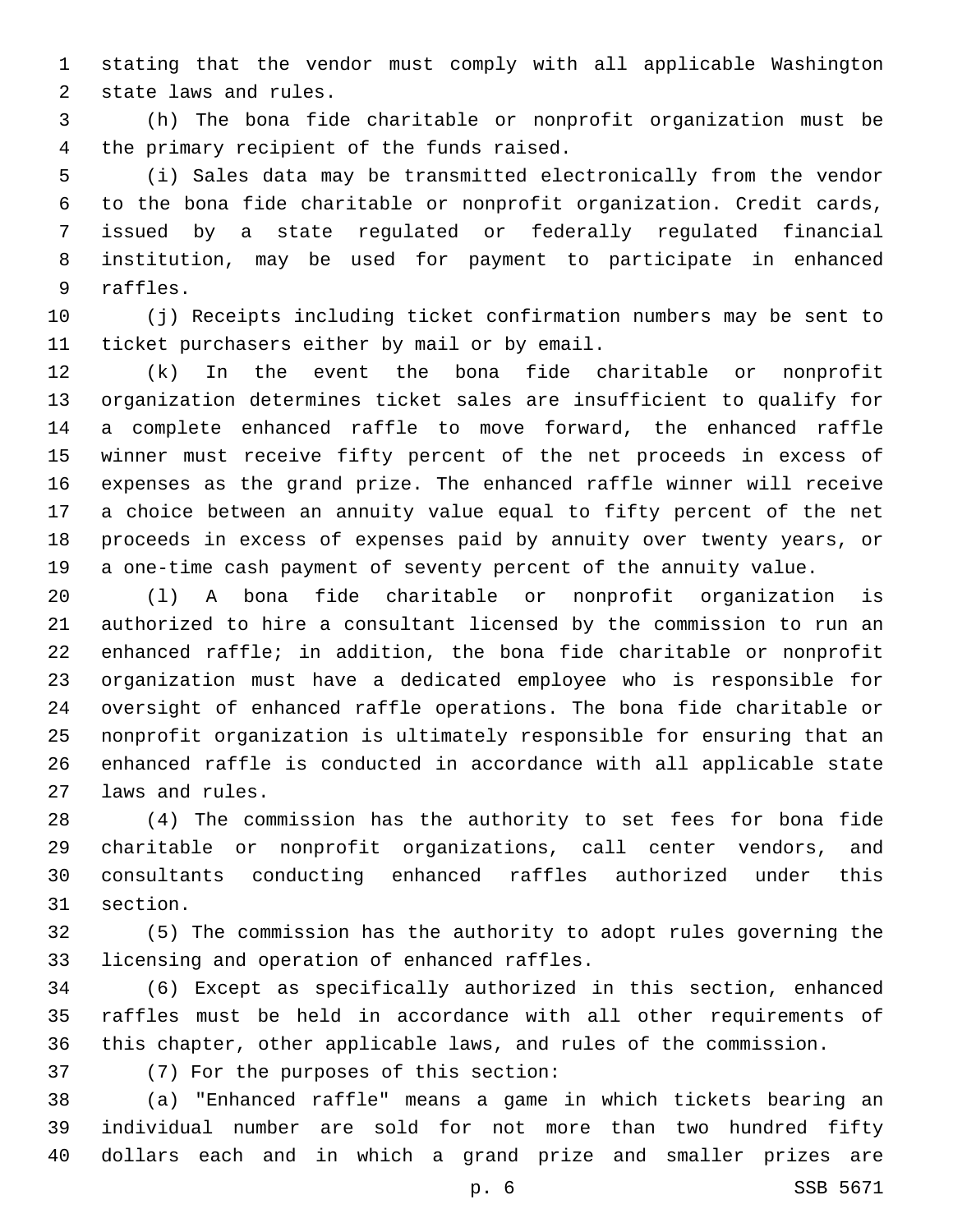awarded on the basis of drawings from the tickets by the person or persons conducting the game. An enhanced raffle may include additional related entries and drawings, such as early bird, refer a friend, and multiple ticket drawings when the bona fide charitable or nonprofit organization establishes the eligibility standards for such entries and drawings before any enhanced raffle tickets are sold. No drawing may occur by using a random number generator or similar 8 means.

 (b) "Early bird drawing" means a separate drawing for a separate prize held prior to the grand prize drawing. All tickets entered into the early bird drawing, including all early bird winning tickets, are entered into subsequent early bird drawings, and also entered into 13 the drawing for the grand prize.

 (c) "Refer a friend drawing" means a completely separate drawing, using tickets distinct from those for the enhanced raffle, for a separate prize held at the conclusion of the enhanced raffle for all enhanced raffle ticket purchasers, known as the referring friend, who refer other persons to the enhanced raffle when the other person ultimately purchases an enhanced raffle ticket. The referring friend will receive one ticket for each friend referred specifically for the refer a friend drawing. In addition, each friend referred could also become a referring friend and receive his or her own additional 23 ticket for the refer a friend drawing.

 (d) "Multiple ticket drawing" means a completely separate drawing, using tickets distinct from those for the enhanced raffle, for a separate prize held at the conclusion of the enhanced raffle for all enhanced raffle ticket purchasers who purchase a specified number of enhanced raffle tickets. For example, a multiple ticket drawing could include persons who purchase three or more enhanced raffle tickets in the same order, using the same payment information, with tickets in the same person's name. For each eligible enhanced raffle ticket purchased, the purchaser also receives a ticket for the 33 multiple ticket drawing prize.

 (e) "Western Washington" includes those counties west of the Cascade mountains, including Clallam, Clark, Cowlitz, Grays Harbor, Island, Jefferson, King, Kitsap, Lewis, Mason, Pacific, Pierce, San Juan, Skagit, Skamania, Snohomish, Thurston, Wahkiakum, and Whatcom.

 (f) "Eastern Washington" includes those counties east of the Cascade mountains that are not listed in (e) of this subsection.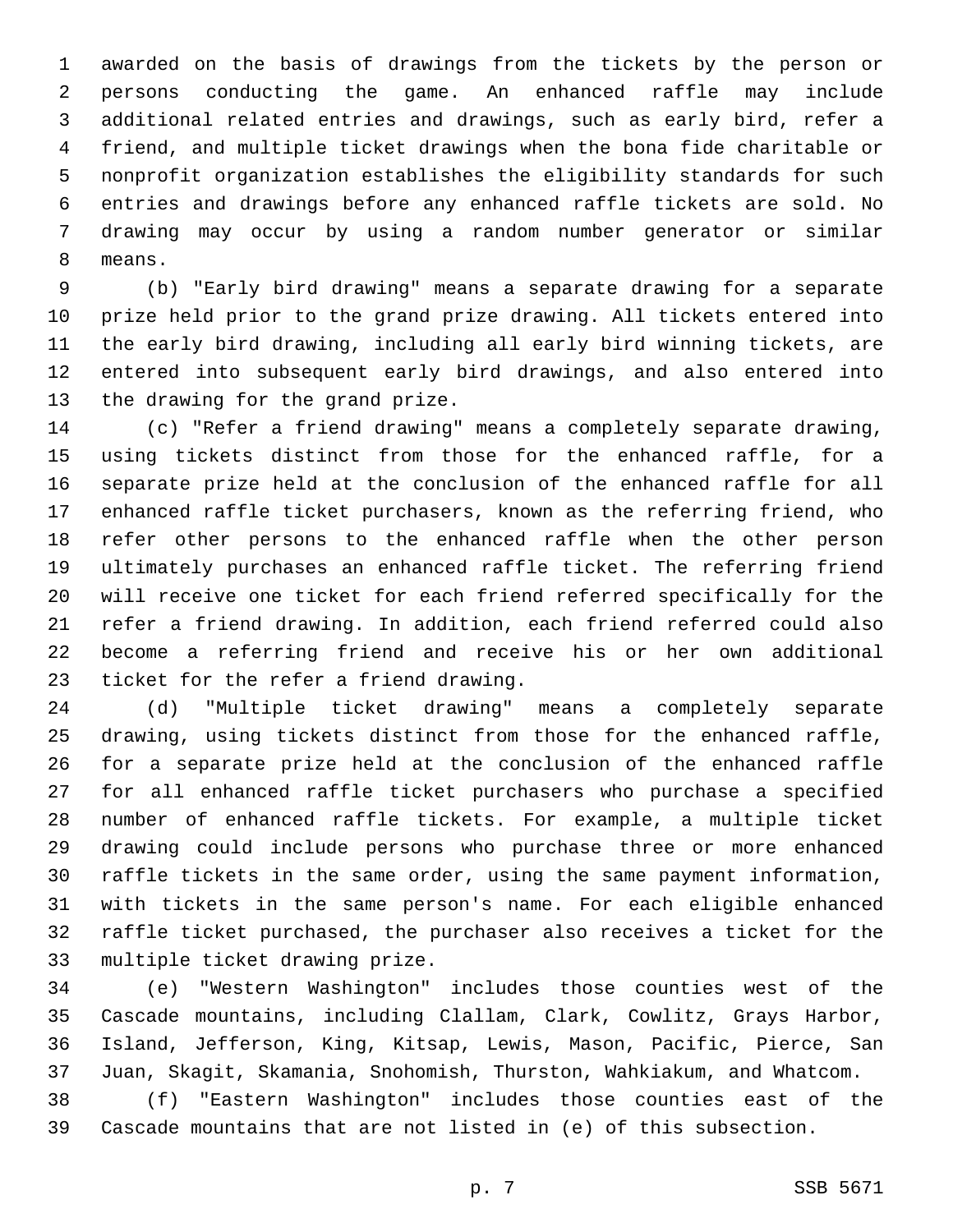(8) By December 2016, the commission must report back to the appropriate committees of the legislature on enhanced raffles. The report must include results of the raffles, revenue generated by the raffles, and identify any state or federal regulatory actions taken in relation to enhanced raffles in Washington. The report must also make recommendations, if any, for policy changes to the enhanced 7 raffle authority.

8 (9) This section expires June 30, 2022.

 **Sec. 5.** RCW 9.46.070 and 2012 c 116 s 1 are each amended to read 10 as follows:

The commission shall have the following powers and duties:

 (1) To authorize and issue licenses for a period not to exceed one year to bona fide charitable or nonprofit organizations approved by the commission meeting the requirements of this chapter and any rules and regulations adopted pursuant thereto permitting said organizations to conduct bingo games, raffles, amusement games, and social card games, to utilize punchboards and pull-tabs in accordance with the provisions of this chapter and any rules and regulations adopted pursuant thereto and to revoke or suspend said licenses for violation of any provisions of this chapter or any rules and regulations adopted pursuant thereto: PROVIDED, That the commission shall not deny a license to an otherwise qualified applicant in an effort to limit the number of licenses to be issued: PROVIDED FURTHER, That the commission or director shall not issue, deny, suspend, or revoke any license because of considerations of race, sex, creed, color, or national origin: AND PROVIDED FURTHER, That the commission may authorize the director to temporarily issue or suspend licenses subject to final action by the commission;

 (2) To authorize and issue licenses for a period not to exceed one year to any person, association, or organization operating a business primarily engaged in the selling of items of food or drink for consumption on the premises, approved by the commission meeting the requirements of this chapter and any rules and regulations adopted pursuant thereto permitting said person, association, or organization to utilize punchboards and pull-tabs and to conduct social card games as a commercial stimulant in accordance with the provisions of this chapter and any rules and regulations adopted pursuant thereto and to revoke or suspend said licenses for violation of any provisions of this chapter and any rules and regulations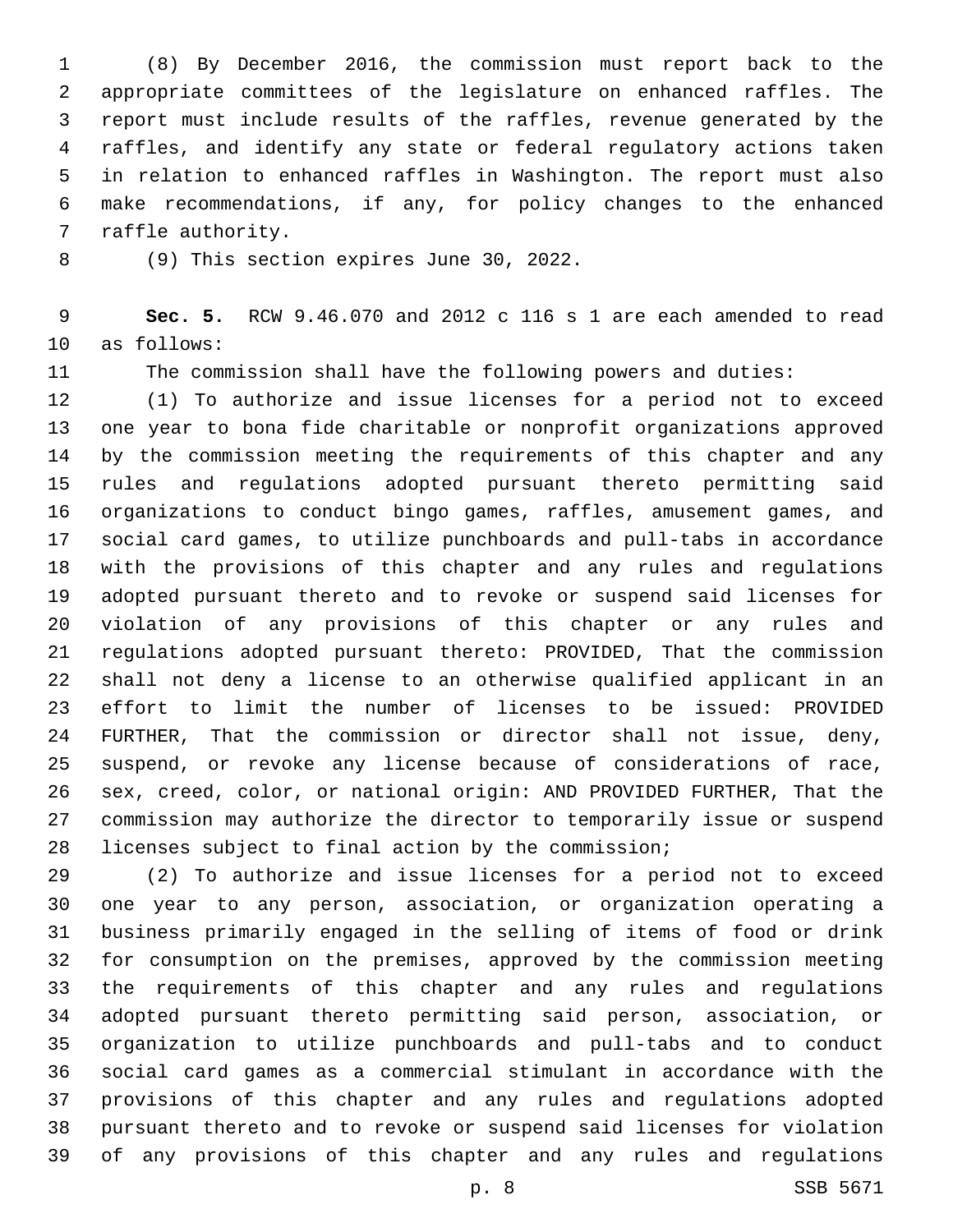adopted pursuant thereto: PROVIDED, That the commission shall not deny a license to an otherwise qualified applicant in an effort to limit the number of licenses to be issued: PROVIDED FURTHER, That the commission may authorize the director to temporarily issue or suspend licenses subject to final action by the commission;

 (3) To authorize and issue licenses for a period not to exceed one year to any person, association, or organization approved by the commission meeting the requirements of this chapter and meeting the requirements of any rules and regulations adopted by the commission pursuant to this chapter as now or hereafter amended, permitting said person, association, or organization to conduct or operate amusement games in such manner and at such locations as the commission may determine. The commission may authorize the director to temporarily issue or suspend licenses subject to final action by the commission;

 (4) To authorize, require, and issue, for a period not to exceed one year, such licenses as the commission may by rule provide, to any person, association, or organization to engage in the selling, distributing, or otherwise supplying or in the manufacturing of devices for use within this state for those activities authorized by this chapter. The commission may authorize the director to temporarily issue or suspend licenses subject to final action by the 22 commission;

 (5) To establish a schedule of annual license fees for carrying on specific gambling activities upon the premises, and for such other activities as may be licensed by the commission, which fees shall provide to the commission not less than an amount of money adequate to cover all costs incurred by the commission relative to licensing under this chapter and the enforcement by the commission of the provisions of this chapter and rules and regulations adopted pursuant thereto: PROVIDED, That all licensing fees shall be submitted with an application therefor and such portion of said fee as the commission may determine, based upon its cost of processing and investigation, shall be retained by the commission upon the withdrawal or denial of any such license application as its reasonable expense for processing the application and investigation into the granting thereof: PROVIDED FURTHER, That if in a particular case the basic license fee established by the commission for a particular class of license is less than the commission's actual expenses to investigate that particular application, the commission may at any time charge to that applicant such additional fees as are necessary to pay the commission

p. 9 SSB 5671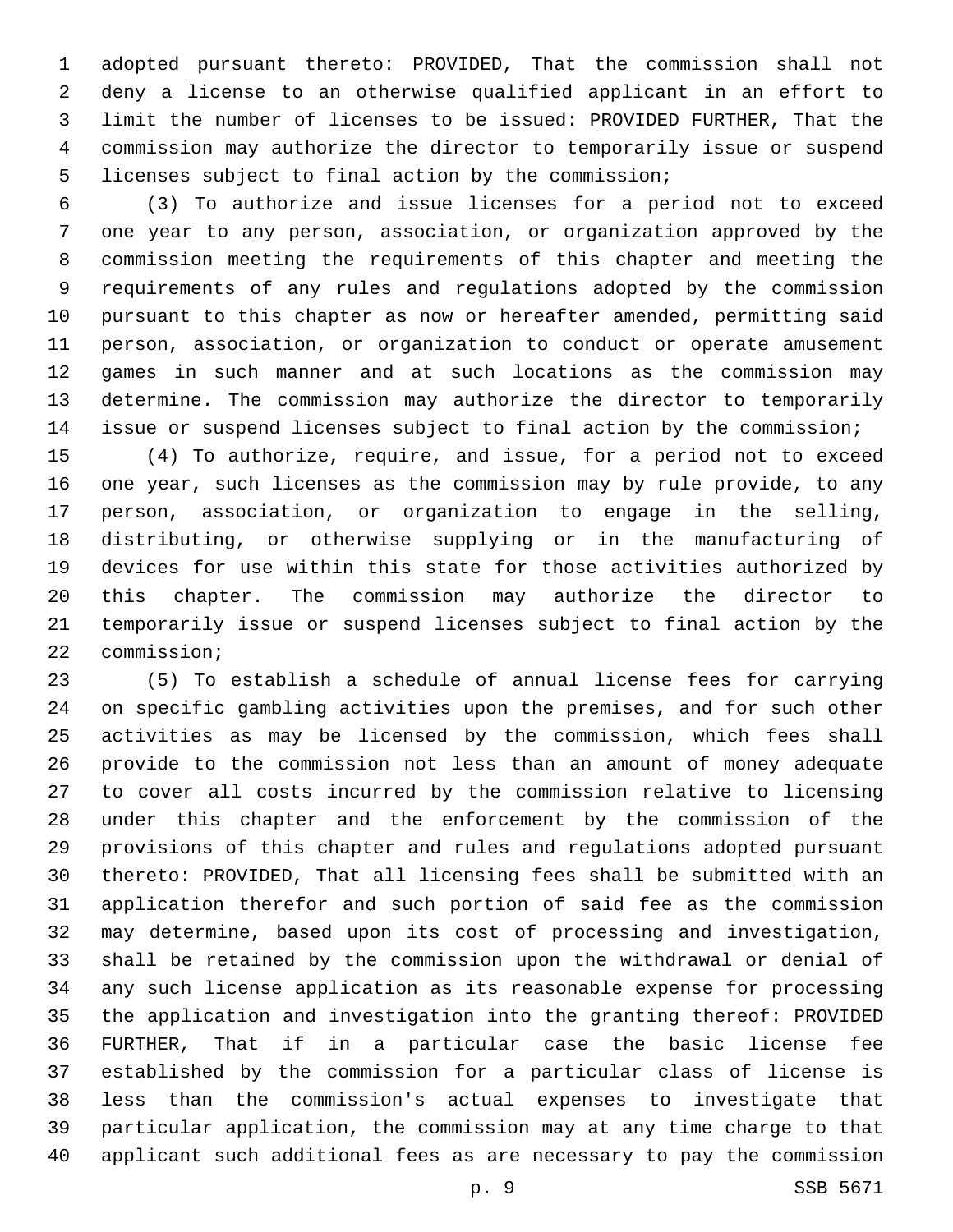for those costs. The commission may decline to proceed with its investigation and no license shall be issued until the commission has been fully paid therefor by the applicant: AND PROVIDED FURTHER, That the commission may establish fees for the furnishing by it to licensees of identification stamps to be affixed to such devices and equipment as required by the commission and for such other special services or programs required or offered by the commission, the amount of each of these fees to be not less than is adequate to offset the cost to the commission of the stamps and of administering their dispersal to licensees or the cost of administering such other 11 special services, requirements or programs;

 (6) To prescribe the manner and method of payment of taxes, fees and penalties to be paid to or collected by the commission;

 (7) To require that applications for all licenses contain such information as may be required by the commission: PROVIDED, That all persons (a) having a managerial or ownership interest in any gambling activity, or the building in which any gambling activity occurs, or the equipment to be used for any gambling activity, or (b) participating as an employee in the operation of any gambling activity, shall be listed on the application for the license and the applicant shall certify on the application, under oath, that the persons named on the application are all of the persons known to have an interest in any gambling activity, building, or equipment by the person making such application: PROVIDED FURTHER, That the commission shall require fingerprinting and national criminal history background checks on any persons seeking licenses, certifications, or permits under this chapter or of any person holding an interest in any gambling activity, building, or equipment to be used therefor, or of any person participating as an employee in the operation of any gambling activity. All national criminal history background checks shall be conducted using fingerprints submitted to the United States department of justice-federal bureau of investigation. The commission must establish rules to delineate which persons named on the application are subject to national criminal history background checks. In identifying these persons, the commission must take into consideration the nature, character, size, and scope of the gambling 37 activities requested by the persons making such applications;

 (8) To require that any license holder maintain records as directed by the commission and submit such reports as the commission 40 may deem necessary;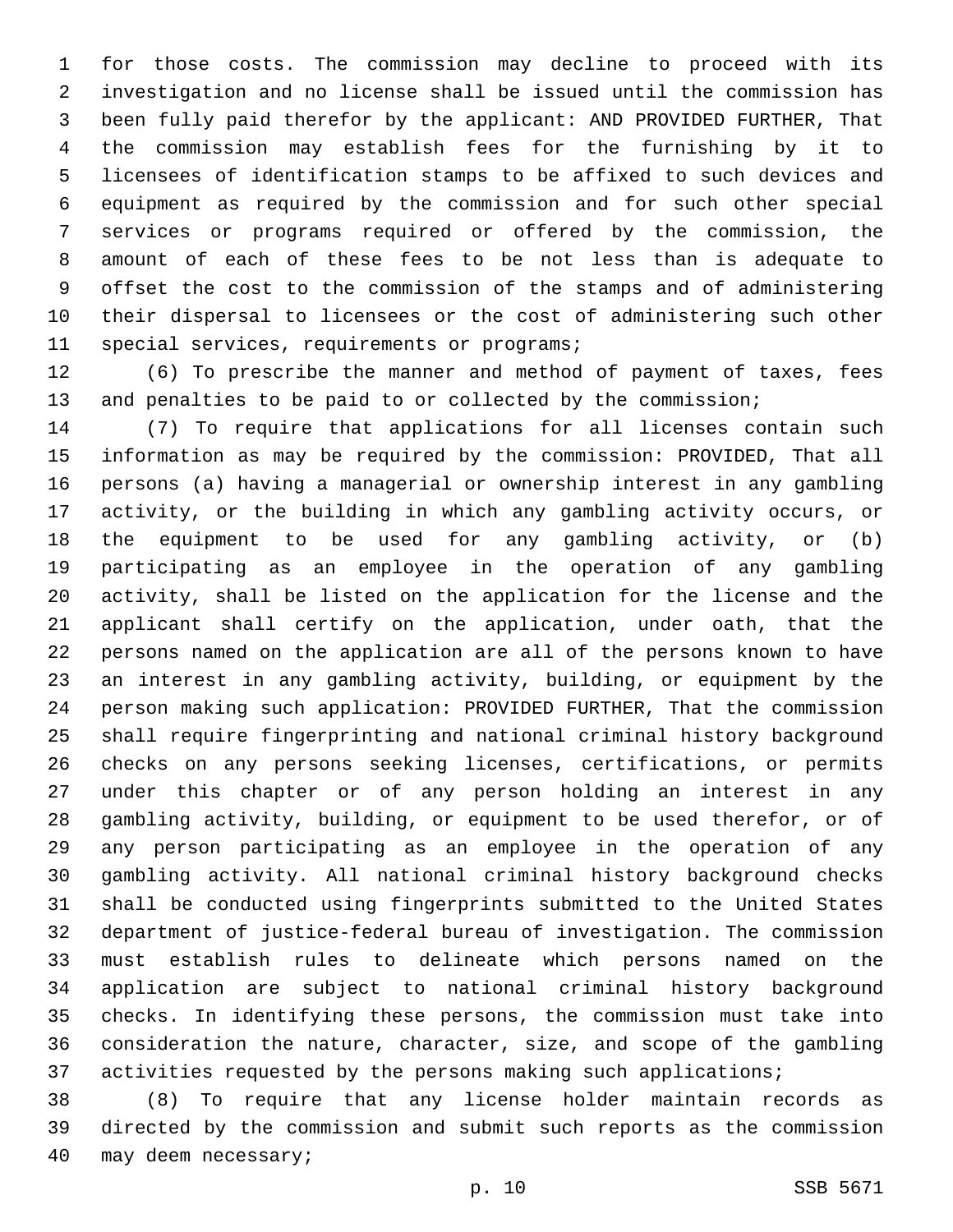(9) To require that all income from bingo games, raffles, and amusement games be recorded and reported as established by rule or regulation of the commission to the extent deemed necessary by considering the scope and character of the gambling activity in such a manner that will disclose gross income from any gambling activity, amounts received from each player, the nature and value of prizes, and the fact of distributions of such prizes to the winners thereof. However, the commission may not require a bona fide charitable or nonprofit organization to keep separate accounts for funds generated 10 from gambling activities;

 (10) To regulate and establish maximum limitations on income derived from bingo. In establishing limitations pursuant to this subsection the commission shall take into account (a) the nature, character, and scope of the activities of the licensee; (b) the source of all other income of the licensee; and (c) the percentage or extent to which income derived from bingo is used for charitable, as distinguished from nonprofit, purposes. However, the commission's powers and duties granted by this subsection are discretionary and 19 not mandatory;

 (11) To regulate and establish the type and scope of and manner of conducting the gambling activities authorized by this chapter, including but not limited to, the extent of wager, money, or other thing of value which may be wagered or contributed or won by a player 24 in any such activities;

 (12) To regulate the collection of and the accounting for the fee which may be imposed by an organization, corporation, or person licensed to conduct a social card game on a person desiring to become a player in a social card game in accordance with RCW 9.46.0282;

 (13) To cooperate with and secure the cooperation of county, city, and other local or state agencies in investigating any matter within the scope of its duties and responsibilities;

 (14) In accordance with RCW 9.46.080, to adopt such rules and regulations as are deemed necessary to carry out the purposes and provisions of this chapter. All rules and regulations shall be adopted pursuant to the administrative procedure act, chapter 34.05 36 RCW;

 (15) To set forth for the perusal of counties, city-counties, cities and towns, model ordinances by which any legislative authority thereof may enter into the taxing of any gambling activity authorized 40 by this chapter;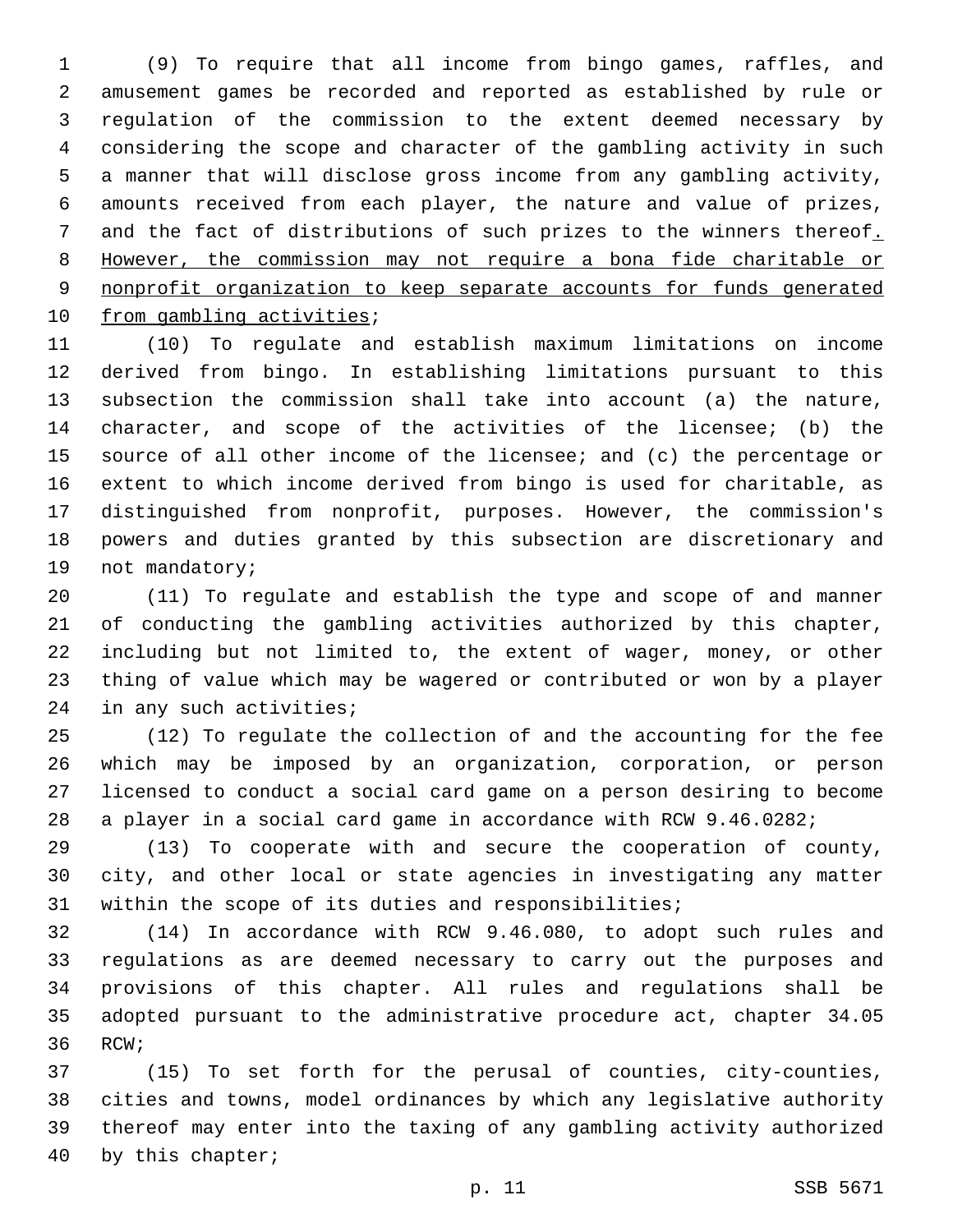(16)(a) To establish and regulate a maximum limit on salaries or wages which may be paid to persons employed in connection with activities conducted by bona fide charitable or nonprofit organizations and authorized by this chapter, where payment of such persons is allowed, and to regulate and establish maximum limits for other expenses in connection with such authorized activities, including but not limited to rent or lease payments. However, the commissioner's powers and duties granted by this subsection are 9 discretionary and not mandatory.

 (b) In establishing these maximum limits the commission shall take into account the amount of income received, or expected to be received, from the class of activities to which the limits will apply and the amount of money the games could generate for authorized charitable or nonprofit purposes absent such expenses. The commission may also take into account, in its discretion, other factors, including but not limited to, the local prevailing wage scale and whether charitable purposes are benefited by the activities;

 (17) To authorize, require, and issue for a period not to exceed one year such licenses or permits, for which the commission may by rule provide, to any person to work for any operator of any gambling activity authorized by this chapter in connection with that activity, or any manufacturer, supplier, or distributor of devices for those activities in connection with such business. The commission may authorize the director to temporarily issue or suspend licenses subject to final action by the commission. The commission shall not require that persons working solely as volunteers in an authorized activity conducted by a bona fide charitable or bona fide nonprofit organization, who receive no compensation of any kind for any purpose from that organization, and who have no managerial or supervisory responsibility in connection with that activity, be licensed to do such work. The commission may require that licensees employing such unlicensed volunteers submit to the commission periodically a list of the names, addresses, and dates of birth of the volunteers. If any volunteer is not approved by the commission, the commission may require that the licensee not allow that person to work in connection 36 with the licensed activity;

 (18) To publish and make available at the office of the commission or elsewhere to anyone requesting it a list of the commission licensees, including the name, address, type of license, 40 and license number of each licensee;